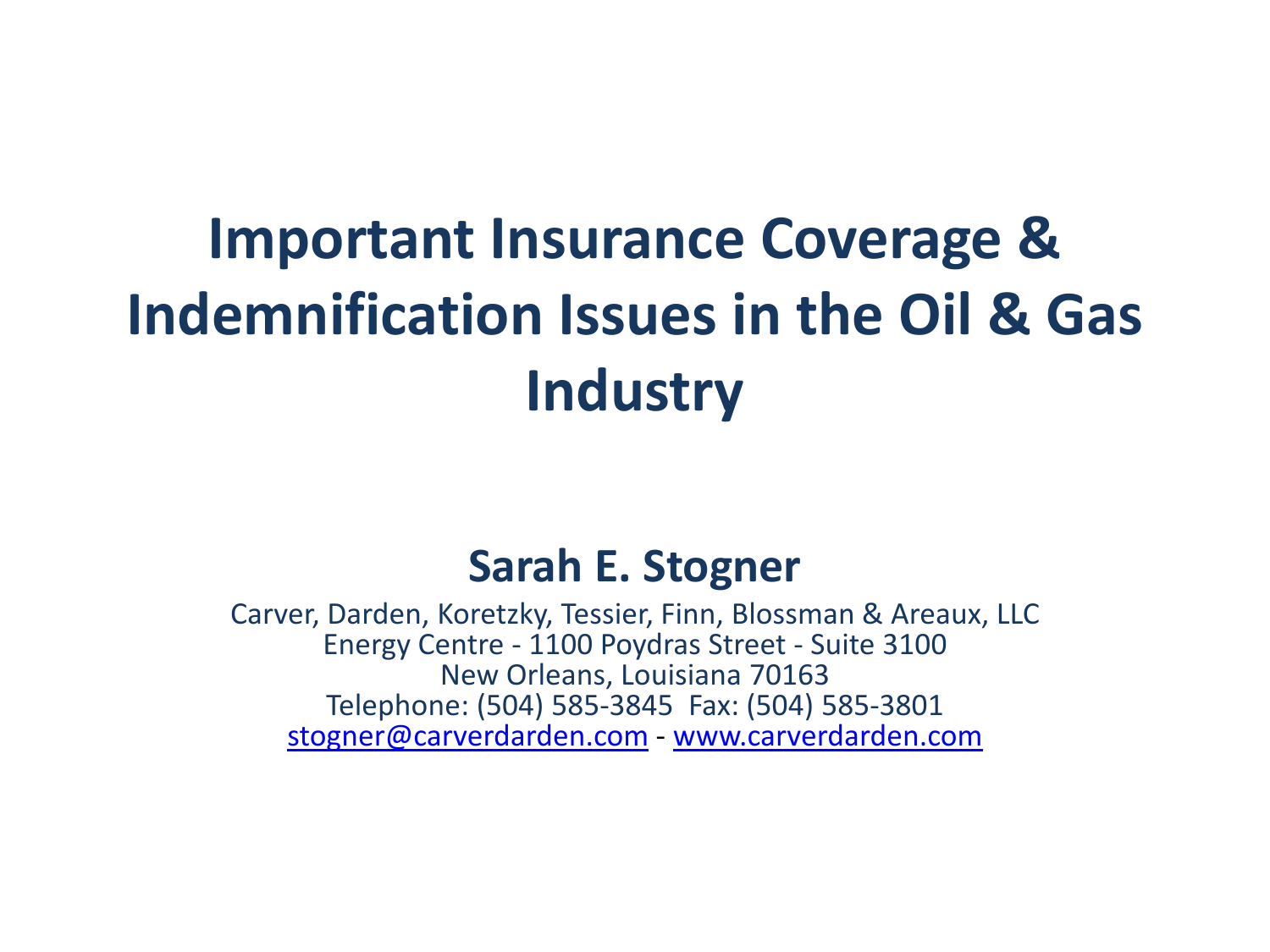### The next 60 minutes…

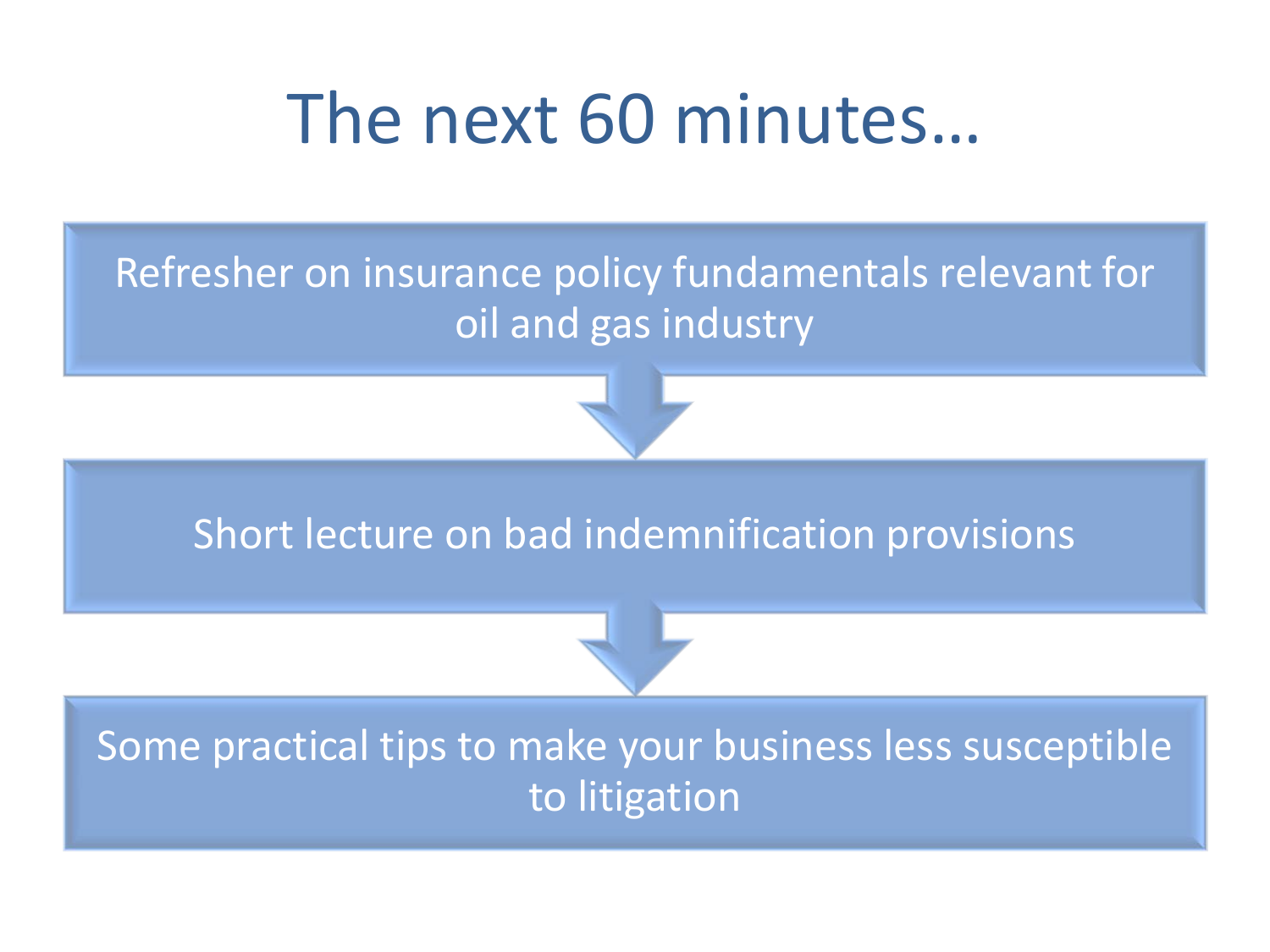# The "incident"

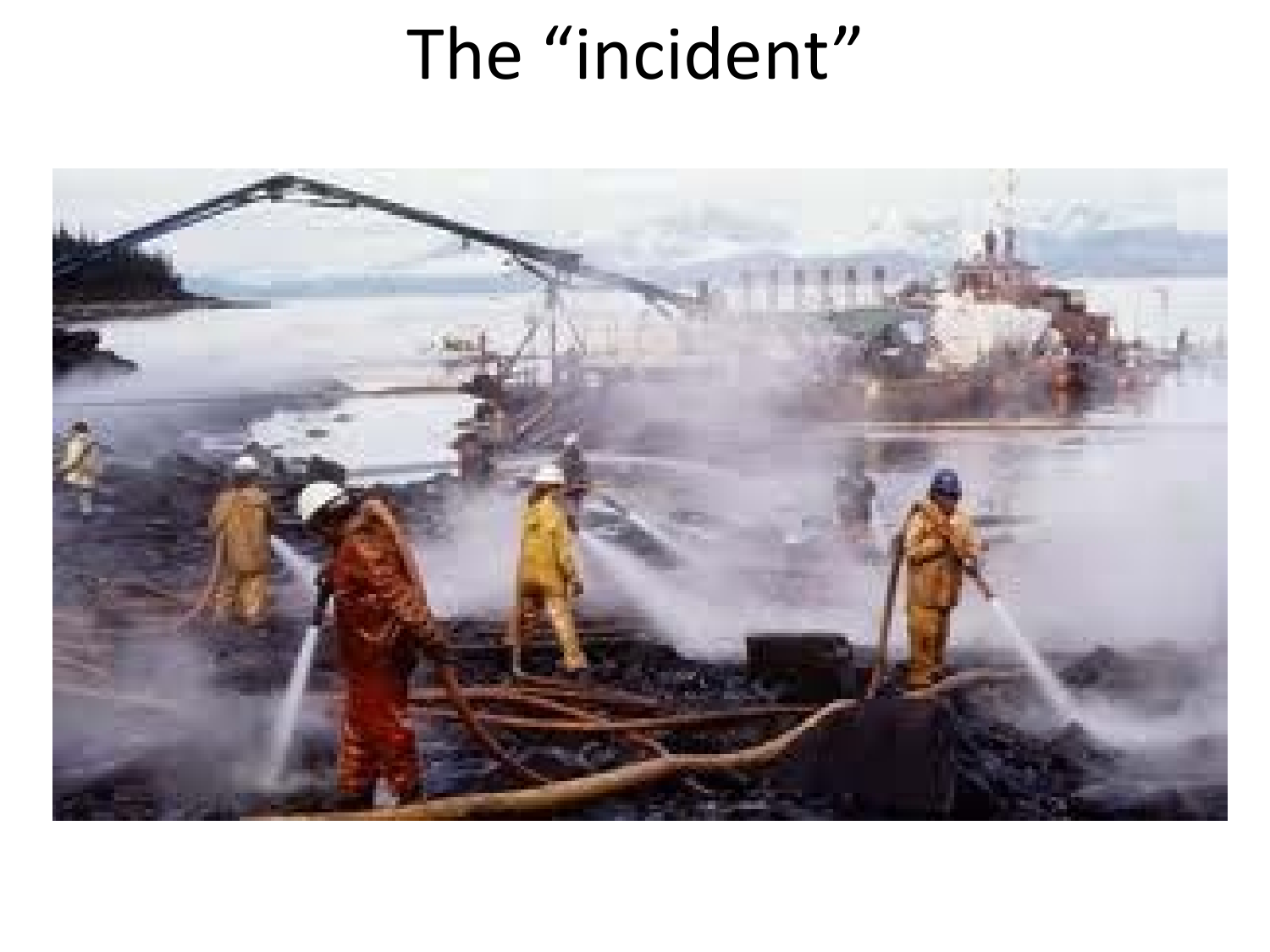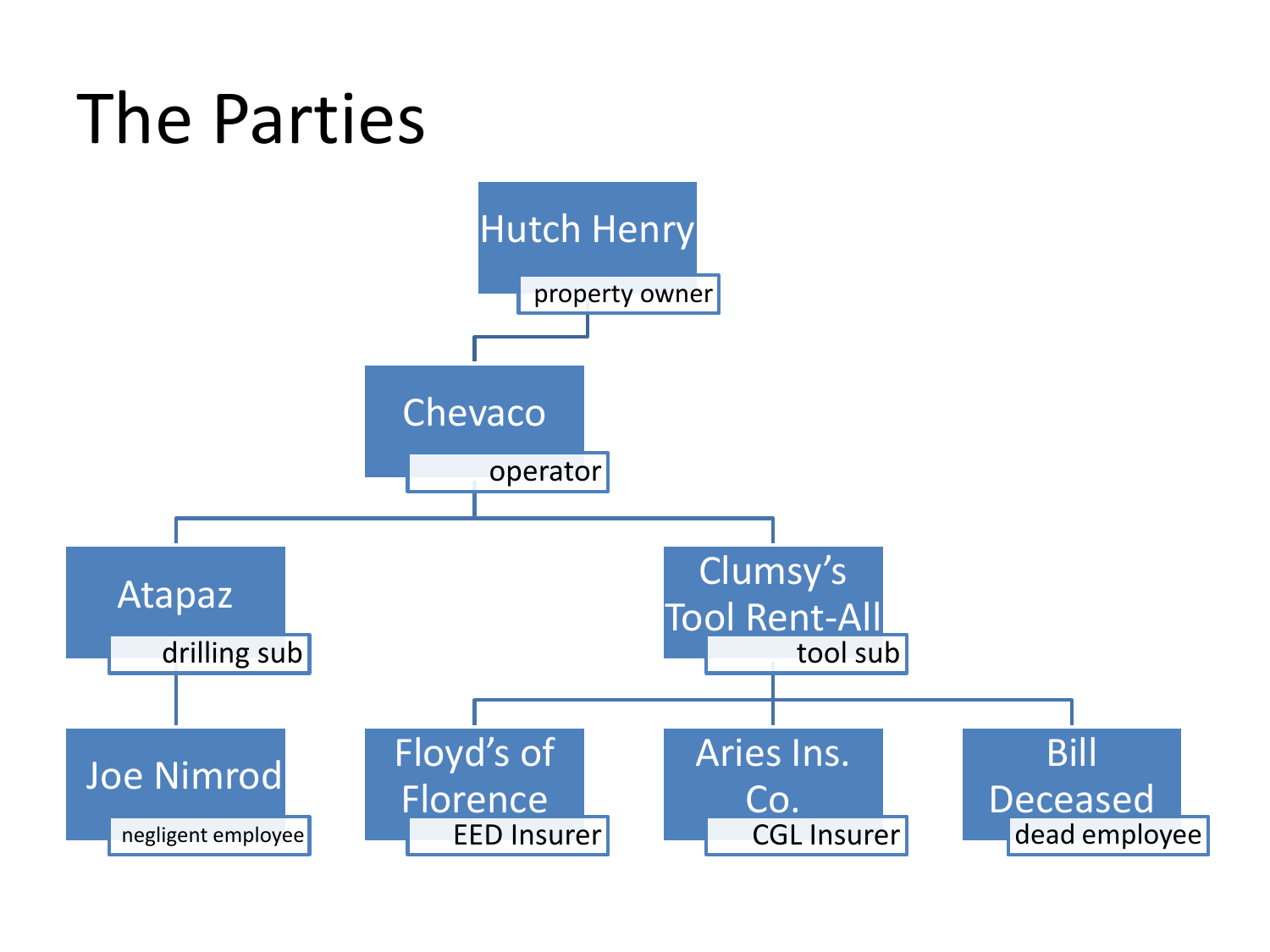#### The Drama

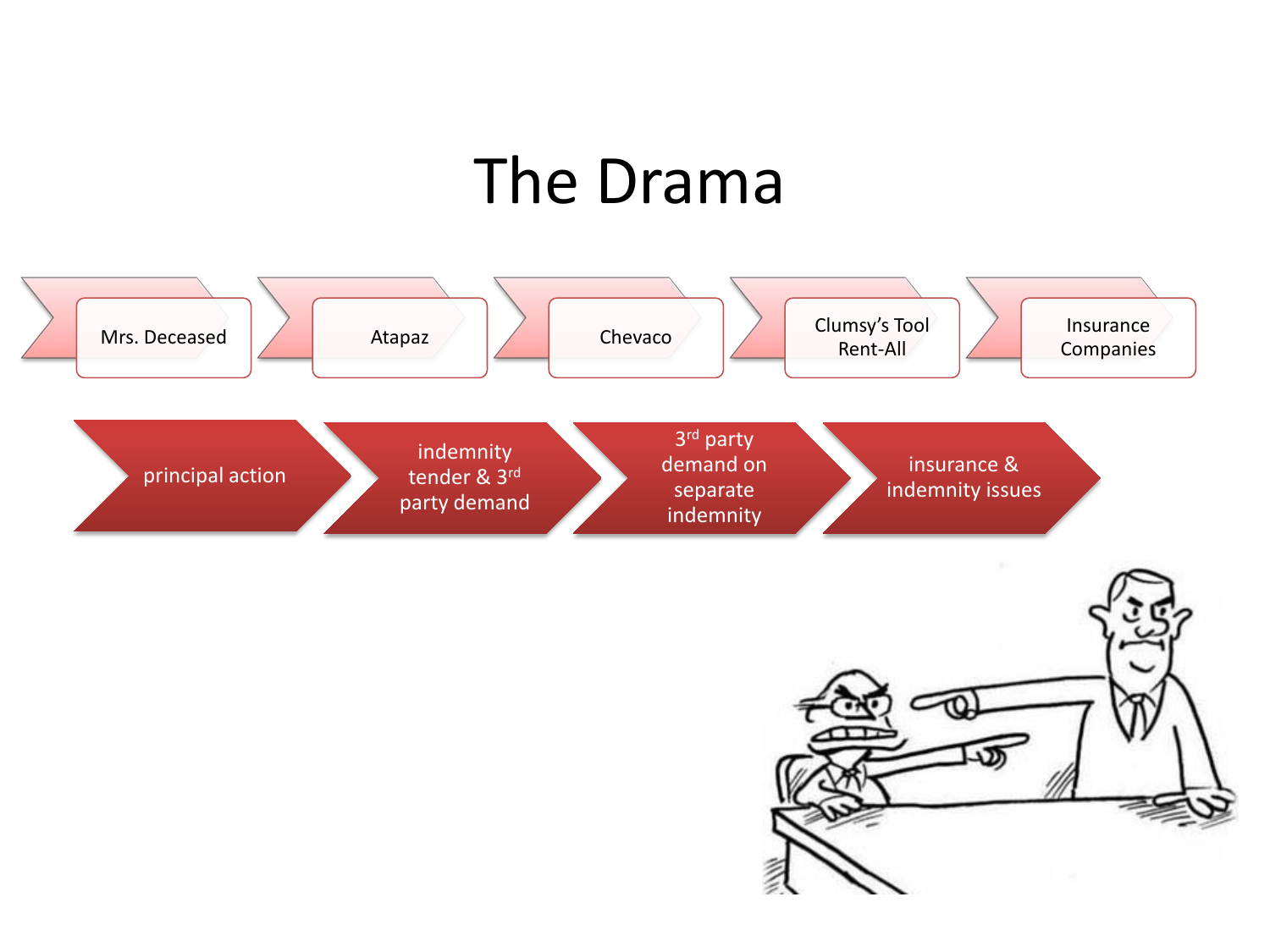#### **Insurance**

#### $*$  READ THE POLICY

- Policy anatomy
- $-1$ <sup>st</sup> party vs. 3<sup>rd</sup> party
	- Well control & CGL
- Claims vs. occurrence policy
- Burden of proof coverage, exclusions, exceptions
- Other insurance
- overlapping layers & prolonged events

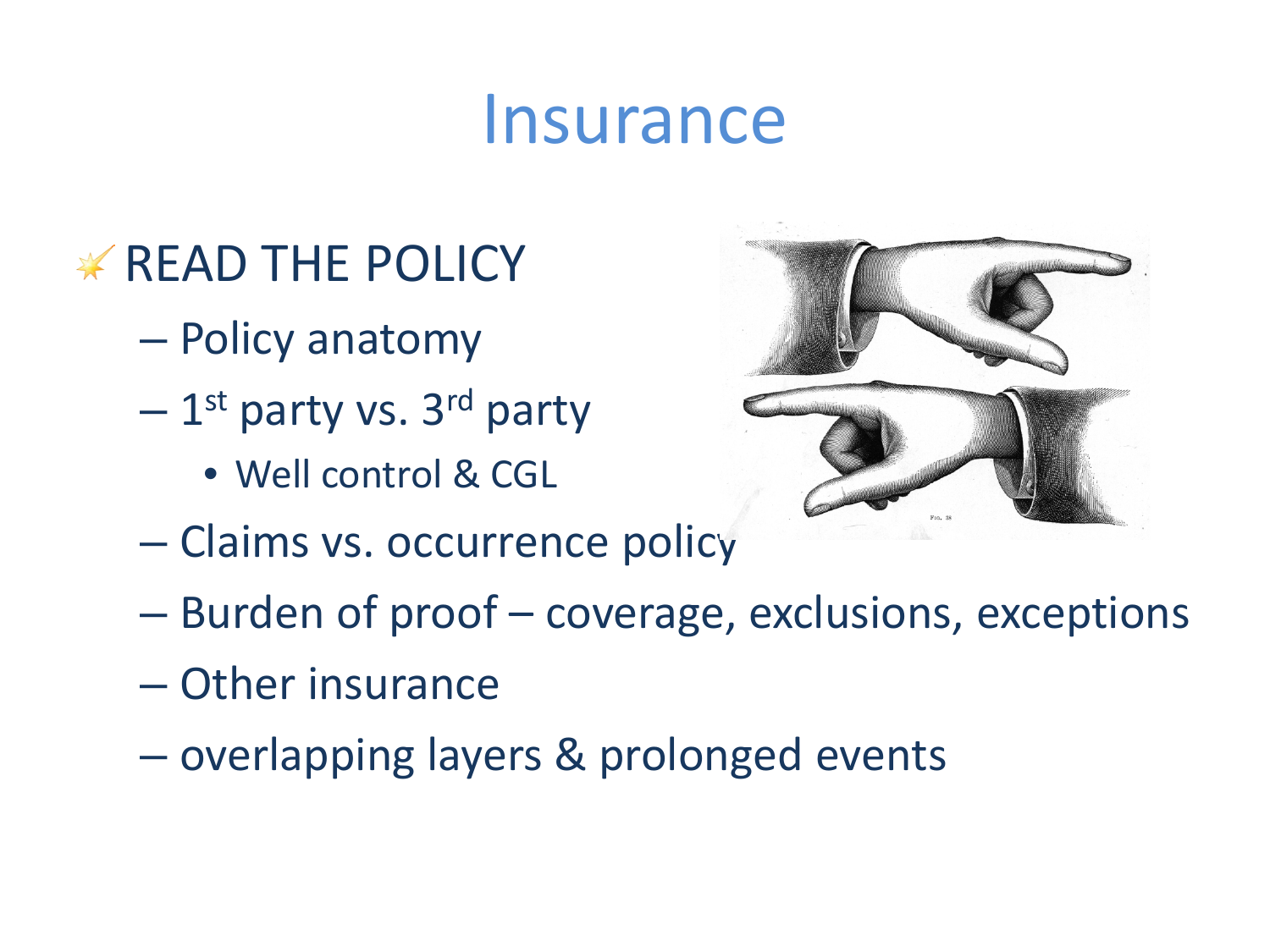## Indemnity Generally

- Simply a right to reimbursement
	- indemnifying party = indemnitor (pays)



- indemnified party = indemnitee (receives payment)
- Generally indemnity where indemnitee is indemnified against own negligence is strictly construed and will not be construed to indemnify an indemnitee against losses resulting to him unless *express* and *unequivocal*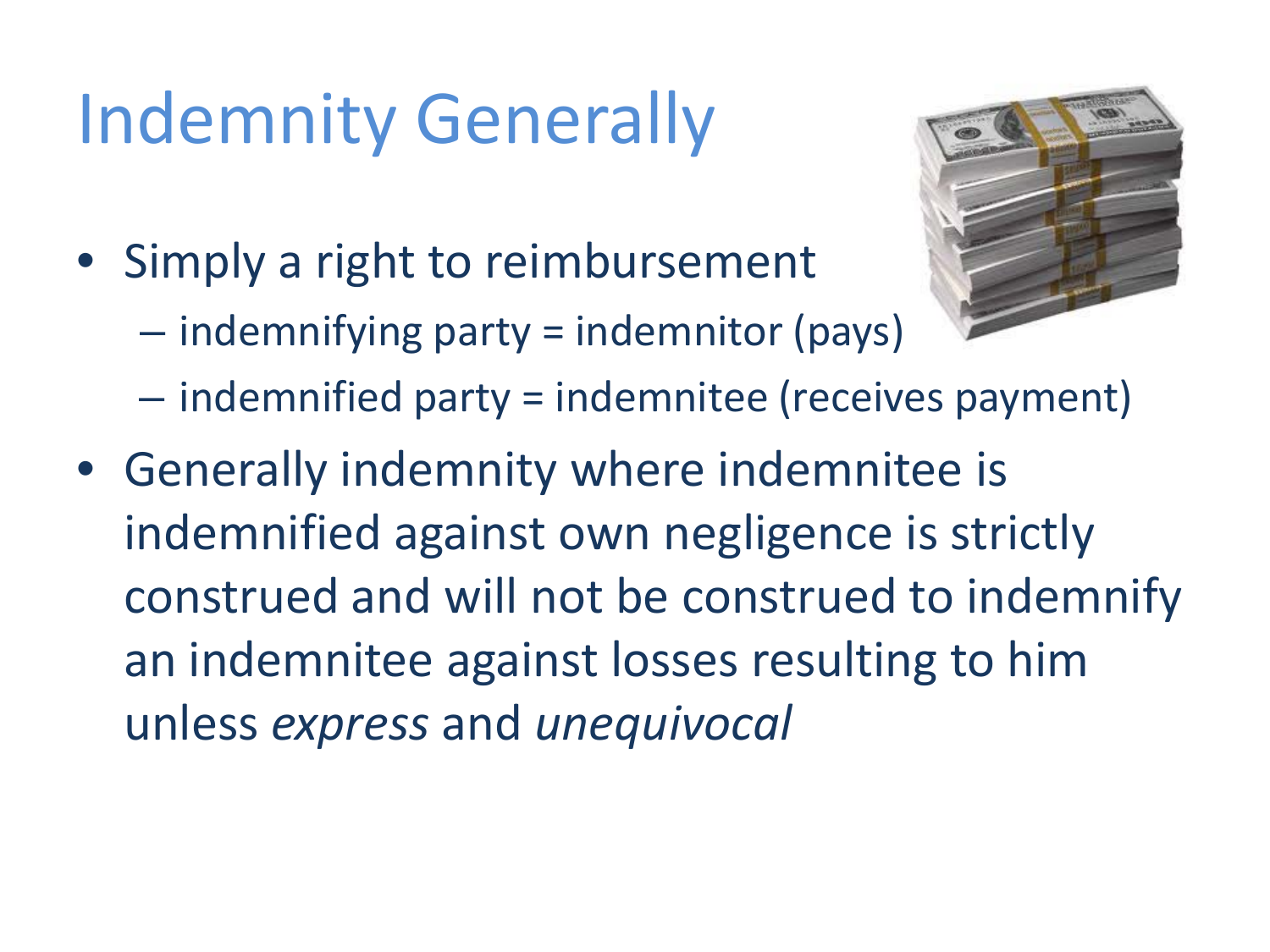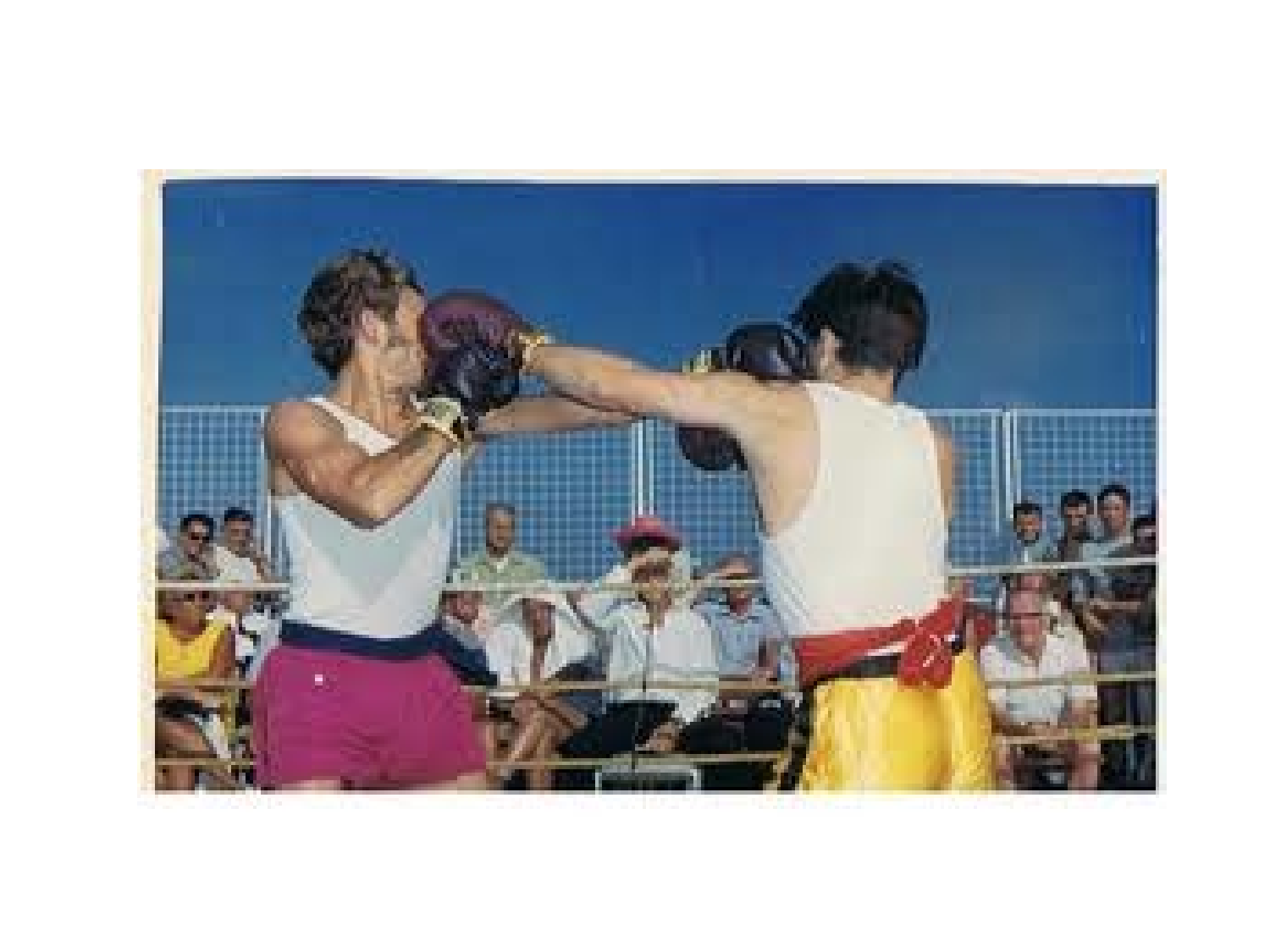### knock for knock

Each party shall defend any third party claim against the other party arising from the death of or physical injury to any person or damage to the indemnified party's property to the extent caused, in whole or in part, by the negligence or intentional conduct of the indemnifying party or its agents or employees, and indemnify and hold harmless the other party and its respective officers, directors and employees from and against damages, liabilities and reasonable costs and expenses, including reasonable legal fees incurred in connection therewith.

• Look closely at what types of liabilities are covered – torts, contracts, any and all…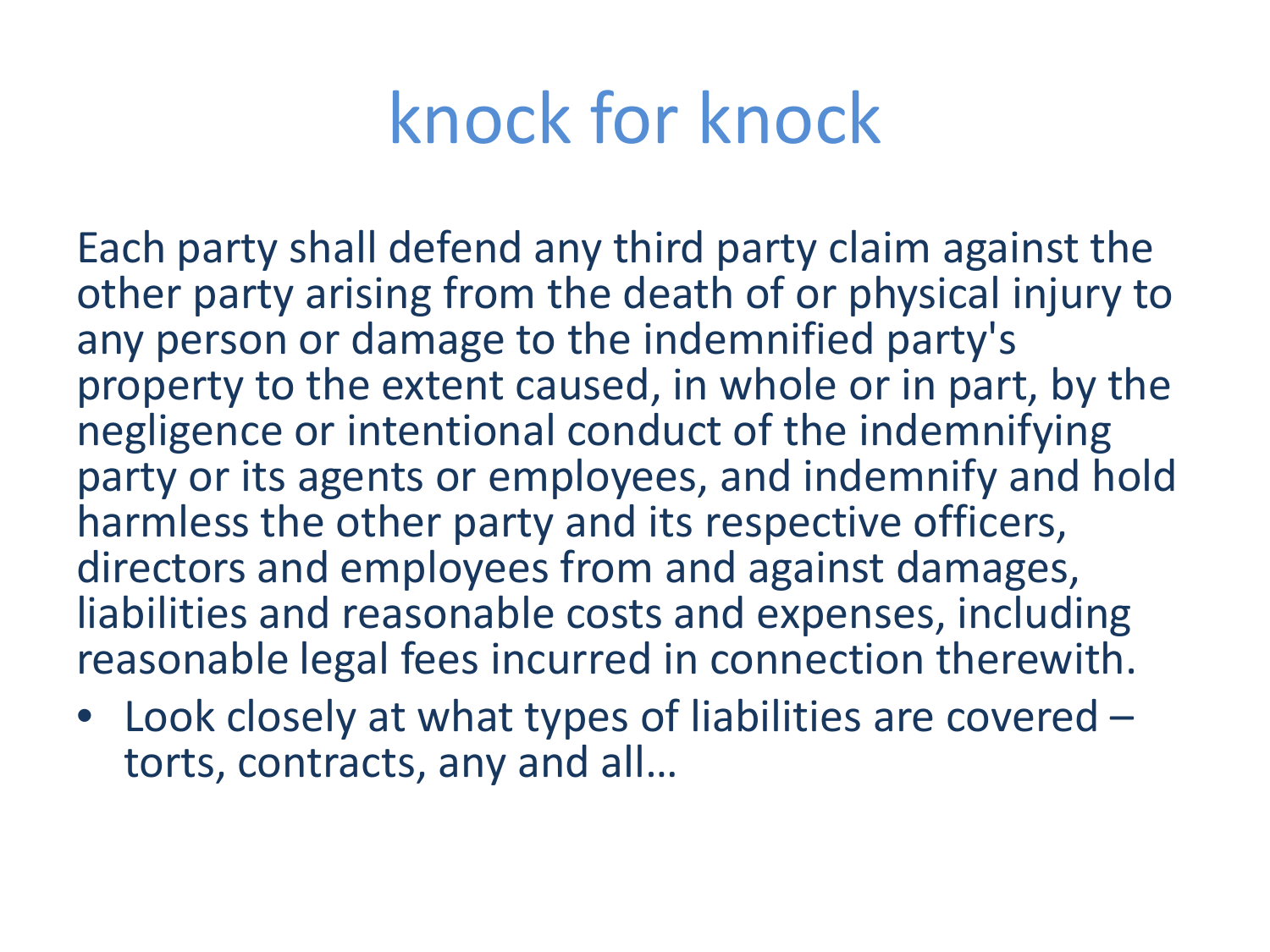# Indemnity

- Goal reduce litigation expenses by agreeing to allocate certain risks between the parties ahead of time
	- All risk of losses to a defined group's people and things in exchange for the other party doing similarly for a different group
	- Leveraged party has other party agree to assume all risk of loss arising out of the event
	- Consider anti-indemnity legislation
- Reality usually more litigation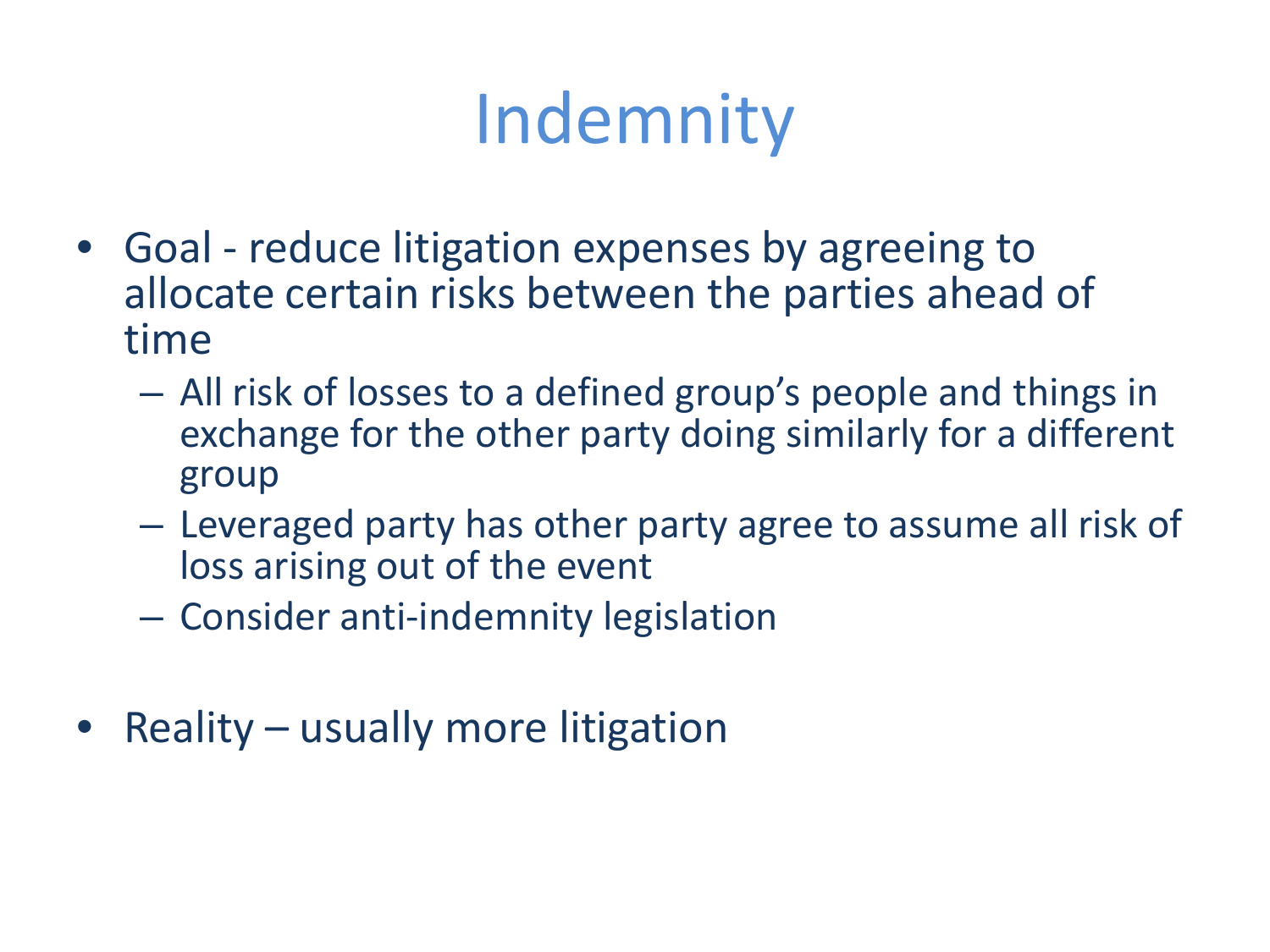### Anti-Indemnity Statutes

Louisiana

- indemnification generally allowed strict construction
- Louisiana Oilfield Indemnity Act
	- La. R.S. 9:2780
	- statutory prohibition against the enforcement in a personal injury/wrongful death for indemnitee's own negligence
	- exceptions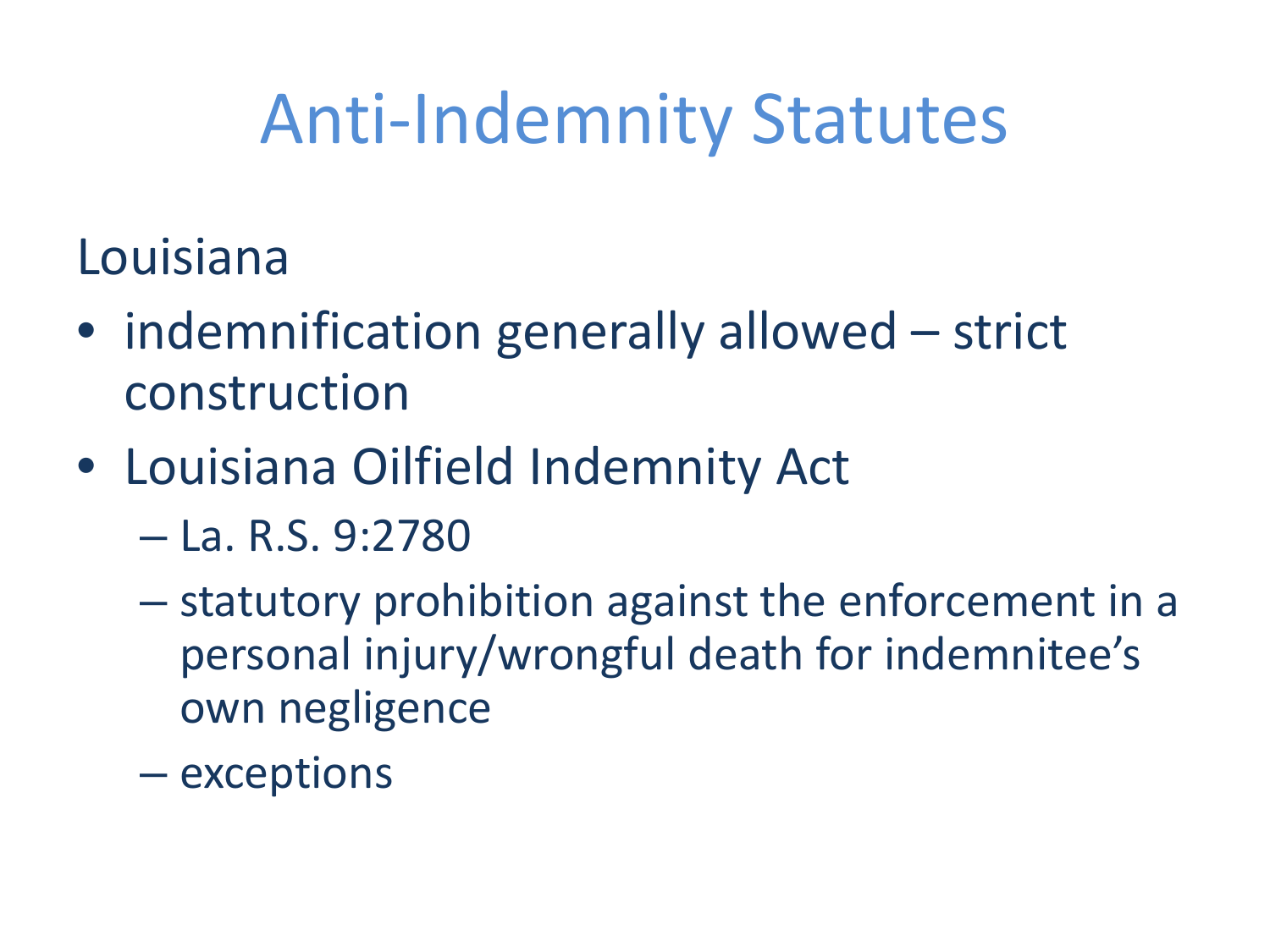#### • Texas

- indemnification generally allowed
	- must be express and conspicuous
- Texas Oilfield Anti-Indemnity Statute
	- Tex. CPRC § 127.001-127.007
	- prohibits agreement to indemnify a person against liability that is caused by their sole or concurrent negligence for an agreement pertaining to a well for oil, gas, or water or to a mine for a mineral
	- exceptions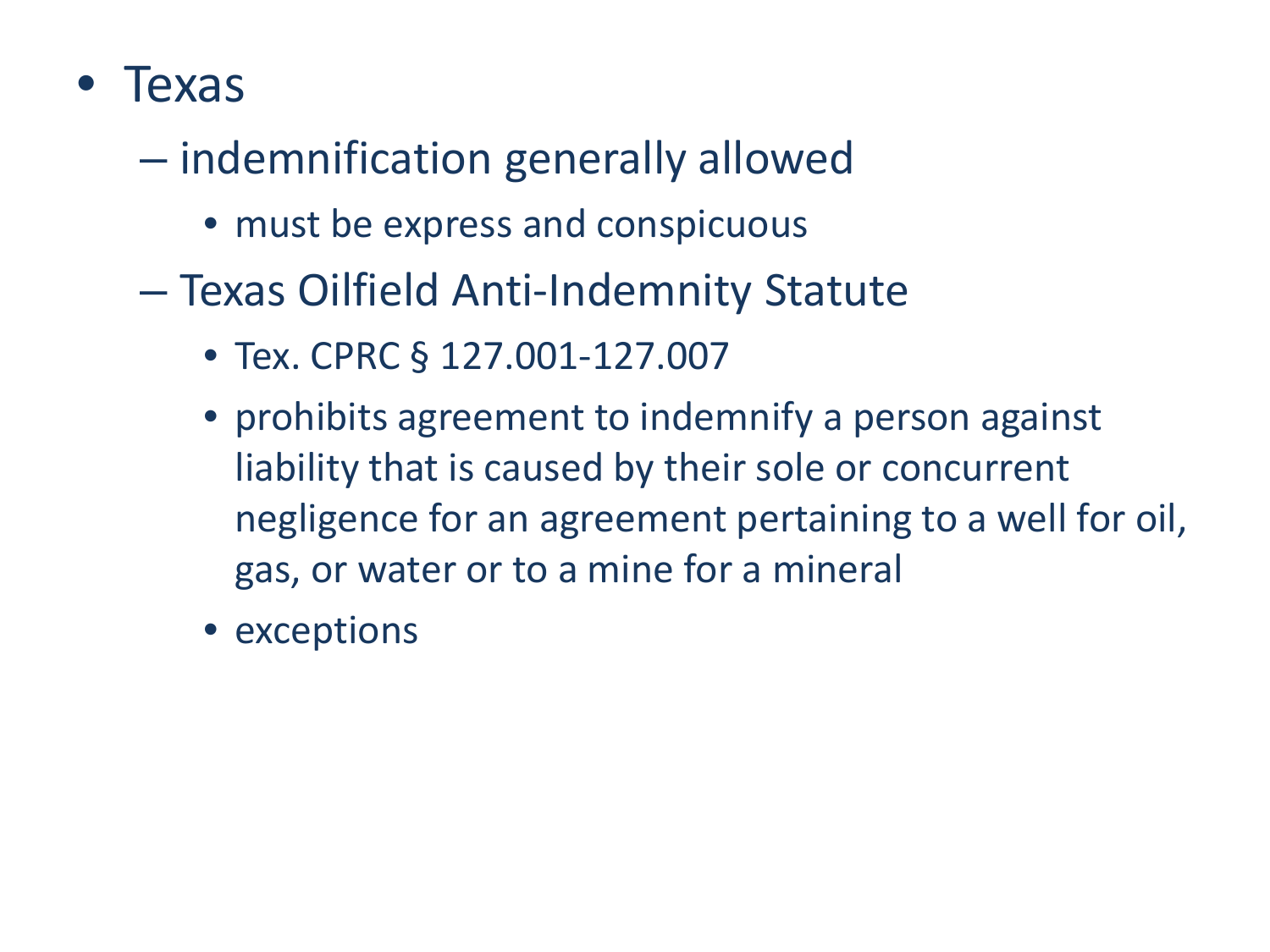#### Insurance & Indemnity collide

- *In re Deepwater Horizon, Ranger Ins. Ltd. v. Transocean*, No. 12-30230 (5th Cir. 3/1/13)
	- insurance policies, not indemnity provisions in the underlying services contract – will determine whether a third party is an additional insured under the policies
	- only policy can limit scope of additional insured status (must clearly provide additional insured status for vicarious liability only)
	- still unanswered questions